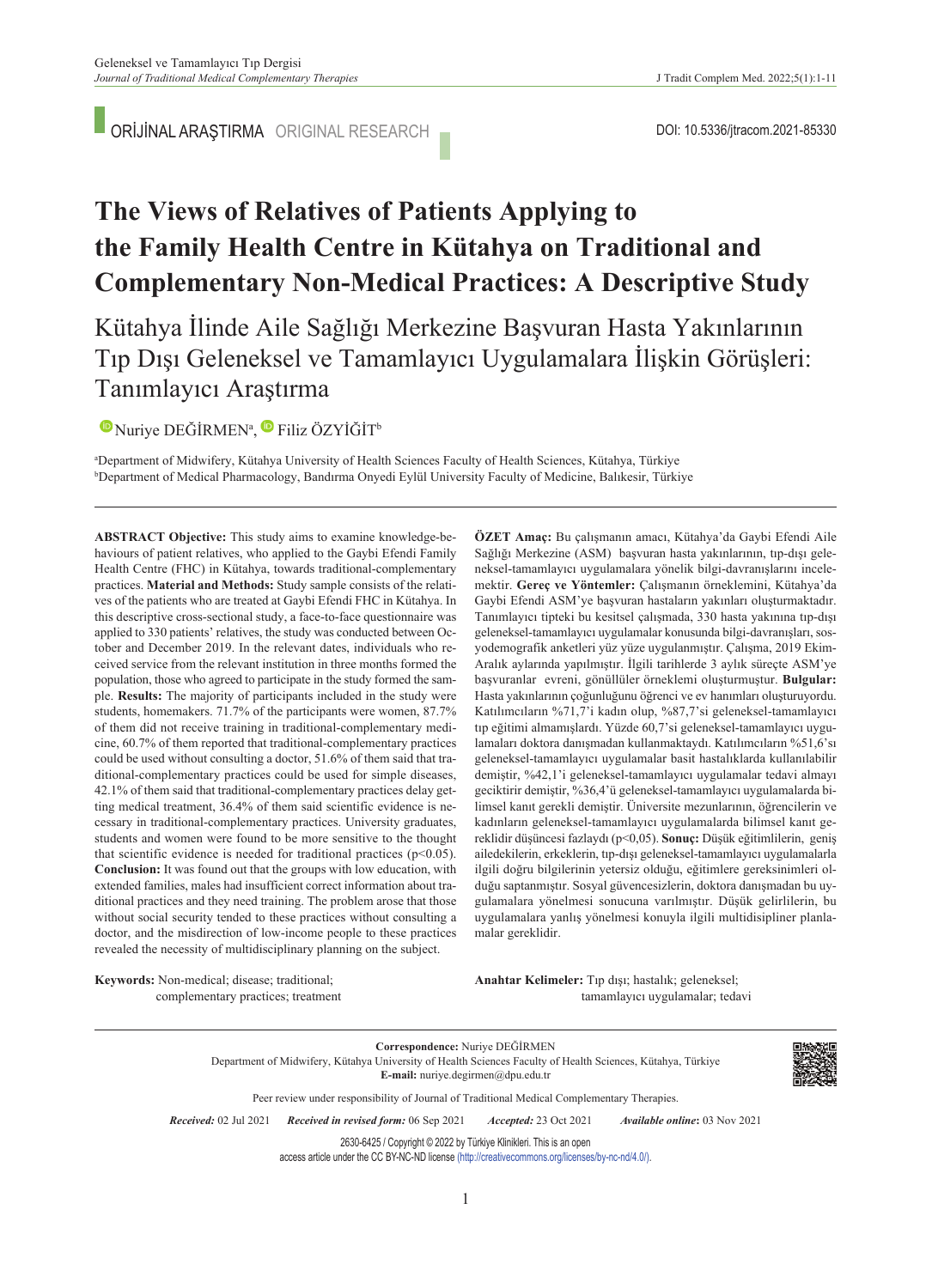According to the World Health Organization, traditional medicine is the whole of knowledge, skills and practices (explainable or not) based on theories, beliefs and experiences specific to different cultures, used in the prevention, diagnosis, improvement or treatment of physical and mental diseases as well as in maintaining good health.<sup>1,2</sup>

Traditional and complementary medicine views can be classified as "strongly opposed", "supporting these practices", "between these two views"[.3](#page-10-0) The clinical applicability was published in the Traditional and Complementary Medicine Regulation on Clinical Trials and the official gazette dated March 9, 2019, numbered 30109[.4](#page-10-0)

There is little research on traditional, complementary practices in Turkey. It was reported that the rate of using traditional, complementary approaches was between 42.29% and 70%.<sup>5</sup>

Today, in China, 95% of hospitals use traditional and modern medicine together; in Japan, modern medicine workers also deal with traditional, complementary medicine; in Cuba, 60% of the population uses traditional medicine, and in European Union countries, homoeopathy is practised at high rates.<sup>1</sup>

Traditional, complementary practices are expected to be beneficial to the health and quality of life of individuals. In practice, it is necessary to adhere to the ethical principle of doing no harm.

It is a problem that traditional medicine practitioners contain widespread and variable information, and most traditional treatment methods also lack scientific research-based evidence. Traditional practices vary according to culture, society and beliefs. This study aims to examine the knowledge and behaviours of patient relatives, who applied to Gaybi Efendi Family Health Centre (FHC) in Kütahya, towards nonmedical traditional and complementary practices.

## MATERIAL AND METHODS

#### DATA SET AND SOuRCE

The data of the study were obtained by the survey method. The questionnaire form prepared to obtain the data of the study consists of 2 parts including questions to determine the demographic characteristics, family structure and economic conditions of the individuals, and also to determine their views on traditional and complementary practices.

## POPuLATION AND SAMPLE

The sample of the study, which was planned in descriptive cross-sectional type, consists of 330 relatives of patients who were treated at Gaybi Efendi FHC located in the city centre of Kütahya. The reason for choosing this FHC is its reflecting the Kütahya tradition and culture of Gaybi Efendi neighbourhood located in the centre of Kütahya. With a population of 10,097 living in the large region has been discussed. Since it was studied according to the principle of choosing a doctor and providing a wide range of data using diversity sampling method. In the research population, where the population is 100,000,000, 385 people were considered sufficient for  $a=0.05$  significance level and  $d=0.05$  sampling error  $p=0.5$  q=0.5, and it was calculated in this way. The survey application of the study was carried out between October and December 2019. The sample consisted of voluntary participants, patient relatives who received service from the relevant FHC between these months.

#### ETHICAL DIMENSION

The study was carried out by obtaining an informed consent form and obtaining the ethics committee approval from Kütahya Health Sciences University (date: 18.12.2018, no: 4135). Questionnaire forms prepared by the researchers based on the literature were applied to the volunteers participating in the study by face-to-face survey method. The study complied with the principles of the Declaration of Helsinki.

#### DEPENDENT VARIABLES

Sociodemographic data.

### INDEPENDENT VARIABLES

Responses to the survey questions of the relatives of the patients are the independent variables.

## INCLuSION CRITERIA

It consists of 330 relatives of patients treated at Gaybi Efendi FHC located in the city centre of Kütahya. In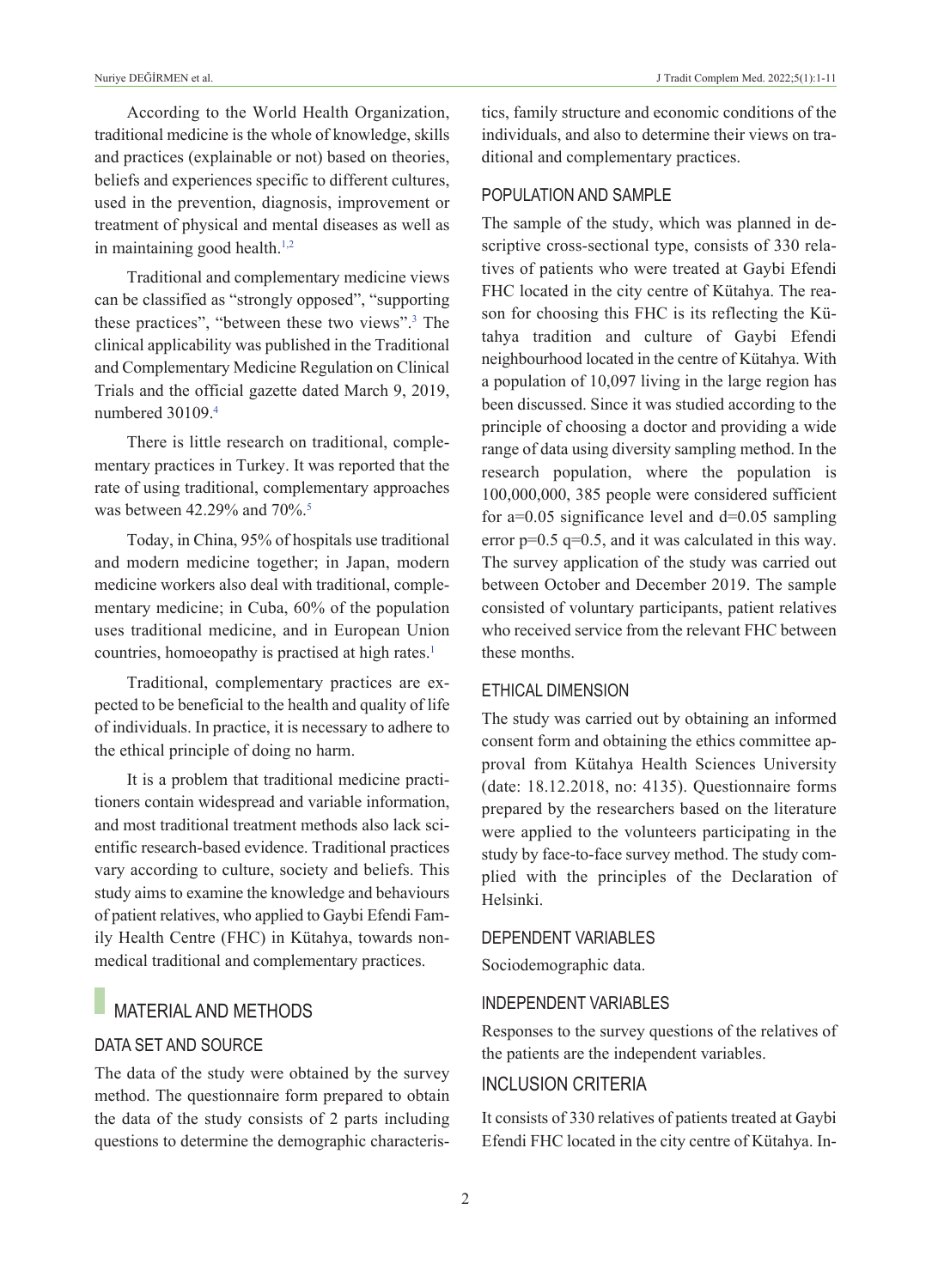dividuals who agreed to participate in the study, did not have mental problems, could read and write, were not visually impaired, did not have hearing impairment and individuals over the age of 18 were recruited. Participants who came to the relevant FHC in October-December were included.

## ExCLuSION CRITERIA

Individuals who did not accept participating in the study, who were illiterate, visually impaired, with hearing impairment and mental problems and under the age of 18 were excluded.

### LIMITATIONS

The study's findings are limited to the opinions of the relatives of the patients who received service from the FHC at the relevant date.

### DATA ANALYSIS

Descriptive statistics and chi-square analysis were used. $6,7$ 

# RESULTS

In [Table 1,](#page-2-0) the study sample consists of 330 relatives of the patients. 71.7% of the participants were females. The education level of 47.3% of the participants was university, 61.1% of the participants reported that they read books, 87.7% of the participants had not received training on traditional-complementary medicine.

<span id="page-2-0"></span>In [Table 2,](#page-3-0) 60.7% of the participants believe that traditional, complementary practices should not be used without consulting a doctor, and 41.4% of the participants stated that traditional, complementary

| TABLE 1: Sociodemographic characteristics of the participants.        |                        |           |         |  |  |  |  |  |
|-----------------------------------------------------------------------|------------------------|-----------|---------|--|--|--|--|--|
|                                                                       |                        | Frequency | Percent |  |  |  |  |  |
| Gender                                                                | Female                 | 236       | 71.7%   |  |  |  |  |  |
|                                                                       | Male                   | 93        | 28.3%   |  |  |  |  |  |
| <b>Marital status</b>                                                 | Married                | 146       | 44.5%   |  |  |  |  |  |
|                                                                       | Single                 | 171       | 52.1%   |  |  |  |  |  |
|                                                                       | Widowed                | 11        | 3.4%    |  |  |  |  |  |
| <b>Educational status</b>                                             | Primary school         | 87        | 27.3%   |  |  |  |  |  |
|                                                                       | High school            | 81        | 25.4%   |  |  |  |  |  |
|                                                                       | University             | 151       | 47.3%   |  |  |  |  |  |
| Profession                                                            | Civil servant          | 48        | 16.2%   |  |  |  |  |  |
|                                                                       | Worker                 | 56        | 18.9%   |  |  |  |  |  |
|                                                                       | Retired                | 22        | 7.4%    |  |  |  |  |  |
|                                                                       | Homemaker              | 77        | 26.0%   |  |  |  |  |  |
|                                                                       | Student                | 93        | 31.4%   |  |  |  |  |  |
| Do you have habits about reading books/newspapers/magazines?          | Yes                    | 198       | 61.1%   |  |  |  |  |  |
|                                                                       | <b>No</b>              | 116       | 35.8%   |  |  |  |  |  |
|                                                                       | I do not know          | 10        | 3.1%    |  |  |  |  |  |
| Economic situation                                                    | Low                    | 35        | 10.7%   |  |  |  |  |  |
|                                                                       | Moderate               | 234       | 71.8%   |  |  |  |  |  |
|                                                                       | Good                   | 57        | 17.5%   |  |  |  |  |  |
| Social security                                                       | Yes                    | 289       | 88.9%   |  |  |  |  |  |
|                                                                       | <b>No</b>              | 36        | 11.1%   |  |  |  |  |  |
| Have you received training on traditional and complementary medicine? | Yes                    | 40        | 12.3%   |  |  |  |  |  |
|                                                                       | No                     | 286       | 87.7%   |  |  |  |  |  |
| Family structure                                                      | <b>Extended family</b> | 48        | 14.7%   |  |  |  |  |  |
|                                                                       | Nuclear family         | 265       | 81.0%   |  |  |  |  |  |
|                                                                       | <b>Broken family</b>   | 14        | 4.3%    |  |  |  |  |  |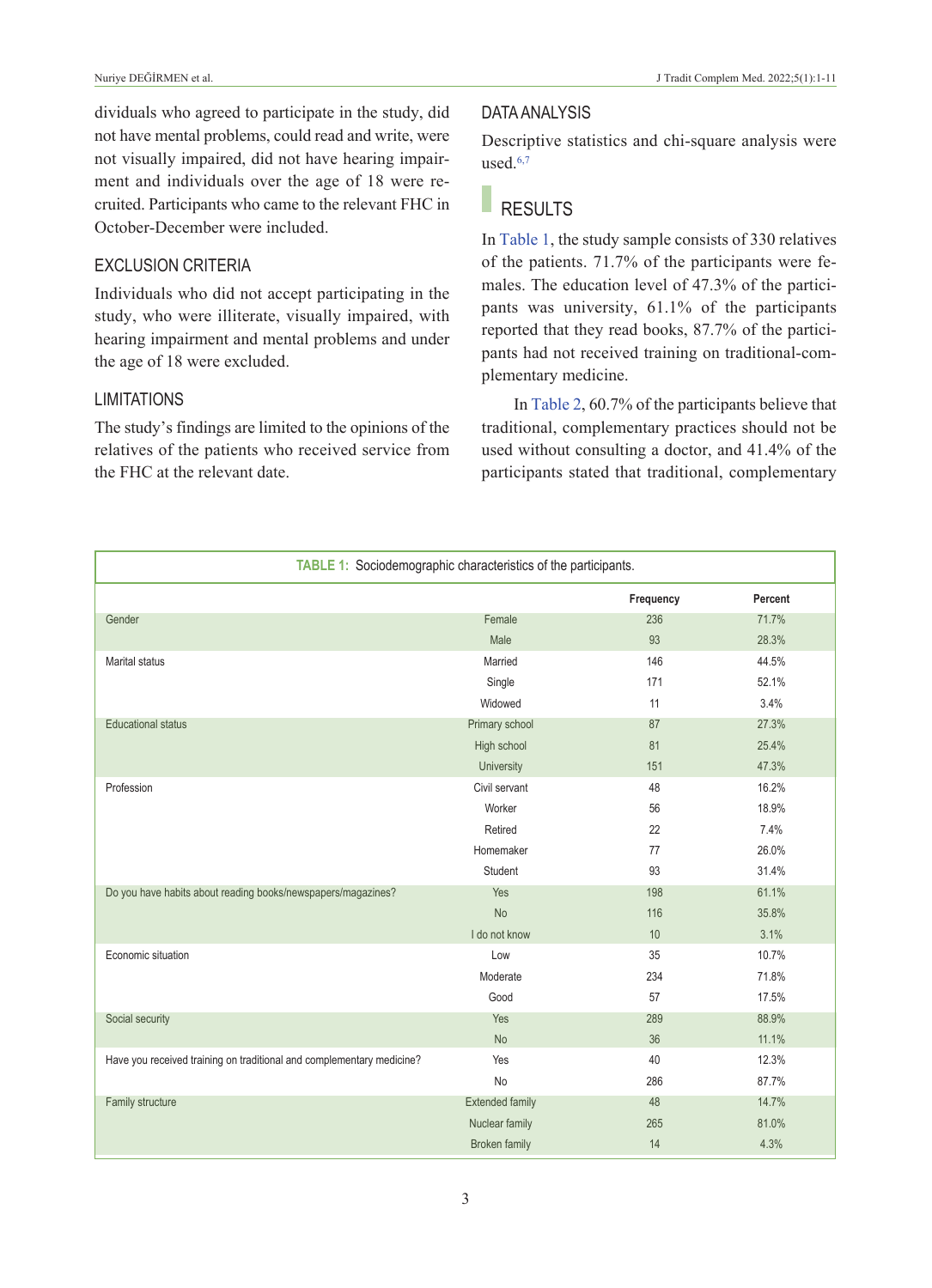practices are not as effective as medical treatments, 66.4% of the participants think that more scientific evidence is needed for traditional, complementary practices, 42.1% of the participants think that traditional, complementary therapies delay getting the right medical treatment.

The explanations of [Table 3,](#page-4-0) [Table 4](#page-5-0) and [Table](#page-6-0)  [5](#page-6-0) are interpreted together.

In [Table 3,](#page-4-0) [Table 4](#page-5-0) and [Table 5,](#page-6-0) it is more common among the participants to say that women prepare the body for non-medical traditional, complementary practices compared to men, thus a better response to medical treatment. In addition, it was found that women were more sensitive to the thought that more scientific evidence is needed for non-medical traditional, complementary practices than men  $(p<0.05)$ .

A statistically significant relationship was found between the education level of the individuals and the thought that more scientific evidence should be needed before applying non-medical methods  $(p<0.05)$ . As the education level of individuals increases, the number of those who say that there is a need for scientific evidence in the use of non-medical traditional, complementary methods also increases.

A statistically significant relationship was found between marital status and the statement, "More scientific evidence should be obtained before non-medical traditional and complementary methods can be used therapeutically" (p<0.05).

A significant statistical relationship was found between the statement "More scientific evidence should be obtained before non-medical traditional and complementary methods can be used therapeutically" and the profession  $(p<0.05)$ . It was observed that this thought was more common among students.

It was found that those who have the habit of reading need more scientific evidence for traditional, complementary methods than those who do not  $(p<0.05)$ .

<span id="page-3-0"></span>A significant relationship was found between the economic status of individuals and the statement

| <b>TABLE 2:</b> Descriptive statistics on traditional and complementary practices. |               |           |         |  |  |  |  |  |
|------------------------------------------------------------------------------------|---------------|-----------|---------|--|--|--|--|--|
|                                                                                    |               | Frequency | Percent |  |  |  |  |  |
| Traditional and complementary methods can be used without consulting a doctor.     | Yes           | 67        | 20.9%   |  |  |  |  |  |
|                                                                                    | <b>No</b>     | 195       | 60.7%   |  |  |  |  |  |
|                                                                                    | I do not know | 59        | 18.4%   |  |  |  |  |  |
| Traditional and complementary methods are as effective as medical treatment.       | Yes           | 75        | 23.1%   |  |  |  |  |  |
|                                                                                    | <b>No</b>     | 134       | 41.4%   |  |  |  |  |  |
|                                                                                    | I do not know | 115       | 35.5%   |  |  |  |  |  |
| Traditional and complementary methods prepare the body to defend itself and        | <b>Yes</b>    | 108       | 33.5%   |  |  |  |  |  |
| thus better respond to medical treatment.                                          | <b>No</b>     | 92        | 28.6%   |  |  |  |  |  |
|                                                                                    | I do not know | 122       | 37.9%   |  |  |  |  |  |
| Traditional and complementary methods can only be used for simple diseases         | Yes           | 166       | 51.6%   |  |  |  |  |  |
| that can be treated. Not for diseases that cannot be treated.                      | <b>No</b>     | 60        | 18.6%   |  |  |  |  |  |
|                                                                                    | I do not know | 96        | 29.8%   |  |  |  |  |  |
| Traditional and complementary methods should only be used as a                     | Yes           | 110       | 34.3%   |  |  |  |  |  |
| last resort where medical treatment is inadequate.                                 | <b>No</b>     | 117       | 36.4%   |  |  |  |  |  |
|                                                                                    | I do not know | 94        | 29.3%   |  |  |  |  |  |
| More scientific evidence must be obtained before traditional and                   | Yes           | 211       | 66.4%   |  |  |  |  |  |
| complementary, methods can be used therapeutically.                                | <b>No</b>     | 32        | 10.1%   |  |  |  |  |  |
|                                                                                    | I do not know | 75        | 23.6%   |  |  |  |  |  |
| Traditional and complementary methods delay people from                            | <b>Yes</b>    | 133       | 42.1%   |  |  |  |  |  |
| getting the right medical treatment.                                               | <b>No</b>     | 84        | 26.6%   |  |  |  |  |  |
|                                                                                    | I do not know | 99        | 31.3%   |  |  |  |  |  |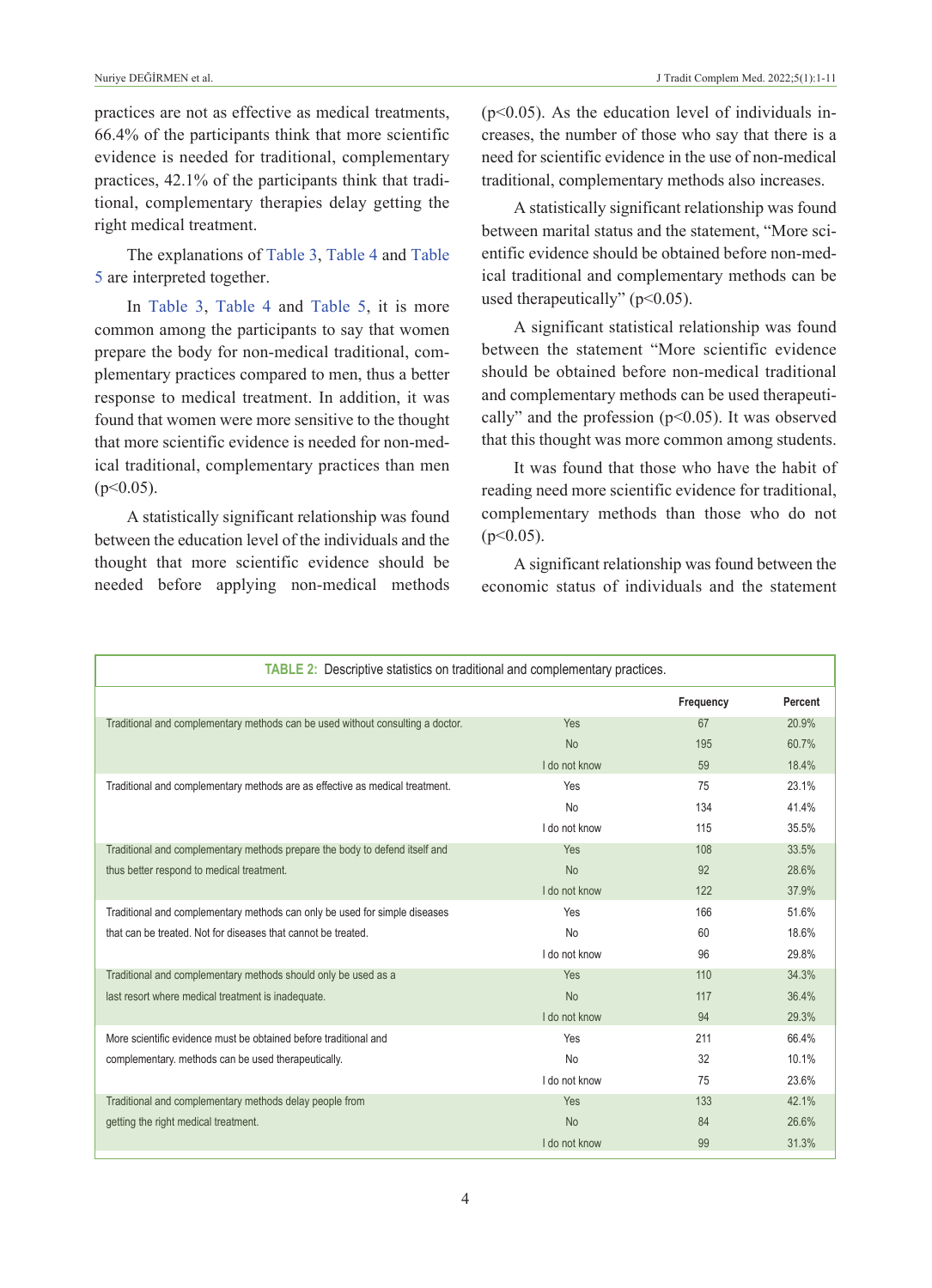<span id="page-4-0"></span>

| TABLE 3: Distribution of views on traditional and complementary practices by sociodemographic characteristics. <sup>1</sup>                        |                   |                                                                                            |     |                  |                                                                                            |                |                  |                                                                                                                                      |                |                  |                                                                                                                                                            |       |                  |
|----------------------------------------------------------------------------------------------------------------------------------------------------|-------------------|--------------------------------------------------------------------------------------------|-----|------------------|--------------------------------------------------------------------------------------------|----------------|------------------|--------------------------------------------------------------------------------------------------------------------------------------|----------------|------------------|------------------------------------------------------------------------------------------------------------------------------------------------------------|-------|------------------|
|                                                                                                                                                    |                   | <b>Traditional and complementary</b><br>methods can be used without<br>consulting a doctor |     |                  | <b>Traditional and complementary</b><br>methods are as effective as med-<br>ical treatment |                |                  | <b>Traditional and complementary</b><br>methods prepare the body to<br>defend itself and thus better<br>respond to medical treatment |                |                  | <b>Traditional and complementary</b><br>methods can only be used for<br>simple diseases that can be<br>treated, not for diseases that<br>cannot be treated |       |                  |
|                                                                                                                                                    |                   | Yes                                                                                        | No  | I do not<br>know | Yes                                                                                        | No             | I do not<br>know | Yes                                                                                                                                  | No             | I do not<br>know | Yes                                                                                                                                                        | No    | I do not<br>know |
| Gender                                                                                                                                             | Female            | 50                                                                                         | 137 | 41               | 57                                                                                         | 90             | 84               | 83                                                                                                                                   | 57             | 90               | 121                                                                                                                                                        | 41    | 68               |
|                                                                                                                                                    | Male              | 16                                                                                         | 58  | 18               | 18                                                                                         | 43             | 31               | 24                                                                                                                                   | 35             | 32               | 44                                                                                                                                                         | 19    | 28               |
|                                                                                                                                                    | Primary<br>school | 18                                                                                         | 47  | 20               | 26                                                                                         | 26             | 34               | 26                                                                                                                                   | 24             | 35               | 42                                                                                                                                                         | 17    | 26               |
| Educational<br>status                                                                                                                              | High school       | 16                                                                                         | 50  | 13               | 18                                                                                         | 34             | 28               | 28                                                                                                                                   | 21             | 31               | 47                                                                                                                                                         | 10    | 22               |
|                                                                                                                                                    | University        | 31                                                                                         | 94  | 24               | 29                                                                                         | 70             | 51               | 53                                                                                                                                   | 44             | 52               | 74                                                                                                                                                         | 32    | 44               |
| Marital status                                                                                                                                     | Married           | 31                                                                                         | 89  | 20               | 37                                                                                         | 59             | 47               | 39                                                                                                                                   | 44             | 59               | 72                                                                                                                                                         | 28    | 43               |
|                                                                                                                                                    | Single            | 34                                                                                         | 106 | 39               | 37                                                                                         | 74             | 68               | 67                                                                                                                                   | 48             | 63               | 93                                                                                                                                                         | 31    | 53               |
|                                                                                                                                                    | Civil<br>servant  | 10                                                                                         | 35  | 3                | 9                                                                                          | 26             | 13               | 21                                                                                                                                   | 15             | 11               | 25                                                                                                                                                         | 8     | 15               |
|                                                                                                                                                    | Worker            | 11                                                                                         | 32  | 10               | 10                                                                                         | 21             | 23               | 11                                                                                                                                   | 18             | 25               | 24                                                                                                                                                         | 10    | 20               |
| Profession                                                                                                                                         | Retired           | $\,8\,$                                                                                    | 11  | 3                | 7                                                                                          | $\overline{7}$ | 8                | $\overline{7}$                                                                                                                       | 5              | 9                | 9                                                                                                                                                          | 5     | $\overline{7}$   |
|                                                                                                                                                    | Homemaker         | 14                                                                                         | 44  | 16               | 26                                                                                         | 26             | 24               | 25                                                                                                                                   | 21             | 30               | 43                                                                                                                                                         | 14    | 19               |
|                                                                                                                                                    | Student           | 18                                                                                         | 55  | 20               | 17                                                                                         | 42             | 34               | 34                                                                                                                                   | 25             | 34               | 49                                                                                                                                                         | 16    | 27               |
| Do you have<br>habits about<br>reading<br>books/news-<br>papers/<br>magazines                                                                      | Yes               | 39                                                                                         | 124 | 30               | 43                                                                                         | 85             | 67               | 66                                                                                                                                   | 54             | 73               | 102                                                                                                                                                        | 37    | 54               |
|                                                                                                                                                    | No                | 25                                                                                         | 64  | 25               | 30                                                                                         | 44             | 41               | 35                                                                                                                                   | 34             | 46               | 58                                                                                                                                                         | 22    | 35               |
|                                                                                                                                                    | Low               | 8                                                                                          | 18  | 9                | 9                                                                                          | 14             | 12               | 9                                                                                                                                    | 12             | 14               | 17                                                                                                                                                         | $9\,$ | 9                |
| Economic<br>status                                                                                                                                 | Moderate          | 47                                                                                         | 140 | 42               | 54                                                                                         | 92             | 86               | 81                                                                                                                                   | 57             | 92               | 122                                                                                                                                                        | 41    | 68               |
|                                                                                                                                                    | Good              | 12                                                                                         | 36  | 8                | 12                                                                                         | 27             | 17               | 18                                                                                                                                   | 23             | 15               | 27                                                                                                                                                         | 10    | 18               |
| Social                                                                                                                                             | Yes               | 59                                                                                         | 180 | 47               | 67                                                                                         | 127            | 94               | 98                                                                                                                                   | 90             | 98               | 125                                                                                                                                                        | 55    | 79               |
| security                                                                                                                                           | No                | $\overline{7}$                                                                             | 13  | 12               | 8                                                                                          | 5              | 20               | 10                                                                                                                                   | $\overline{2}$ | 21               | 13                                                                                                                                                         | 5     | 15               |
| Have you<br>received<br>training on                                                                                                                | Yes               | 15                                                                                         | 21  | 4                | 15                                                                                         | 16             | 9                | 18                                                                                                                                   | 11             | 10               | 17                                                                                                                                                         | 12    | 11               |
| traditional<br>and comple-<br>mentary<br>medicine?                                                                                                 | No                | 52                                                                                         | 174 | 54               | 60                                                                                         | 117            | 105              | 90                                                                                                                                   | 81             | 111              | 149                                                                                                                                                        | 48    | 84               |
| Family                                                                                                                                             | Extended          | 16                                                                                         | 21  | $10$             | 14                                                                                         | 13             | 20               | 14                                                                                                                                   | 13             | 20               | 21                                                                                                                                                         | $10$  | 16               |
| structure                                                                                                                                          | Nuclear           | 48                                                                                         | 166 | 46               | 59                                                                                         | 115            | 89               | 90                                                                                                                                   | 75             | 97               | 138                                                                                                                                                        | 49    | 75               |
| Is it correct<br>to use tradi-<br>tional and<br>complemen-<br>tary medicine<br>methods in-<br>stead of the<br>drugs used<br>for your dis-<br>ease? | Yes               | 40                                                                                         | 40  | 21               | 54                                                                                         | 24             | 23               | 65                                                                                                                                   | 13             | 23               | 50                                                                                                                                                         | 22    | 28               |
|                                                                                                                                                    | No                | 11                                                                                         | 100 | $\overline{7}$   | 10                                                                                         | 86             | 24               | 24                                                                                                                                   | 66             | 29               | 71                                                                                                                                                         | 22    | 27               |
|                                                                                                                                                    | I do not<br>know  | 16                                                                                         | 55  | 30               | 11                                                                                         | 24             | 67               | 19                                                                                                                                   | 13             | 69               | 44                                                                                                                                                         | 16    | 41               |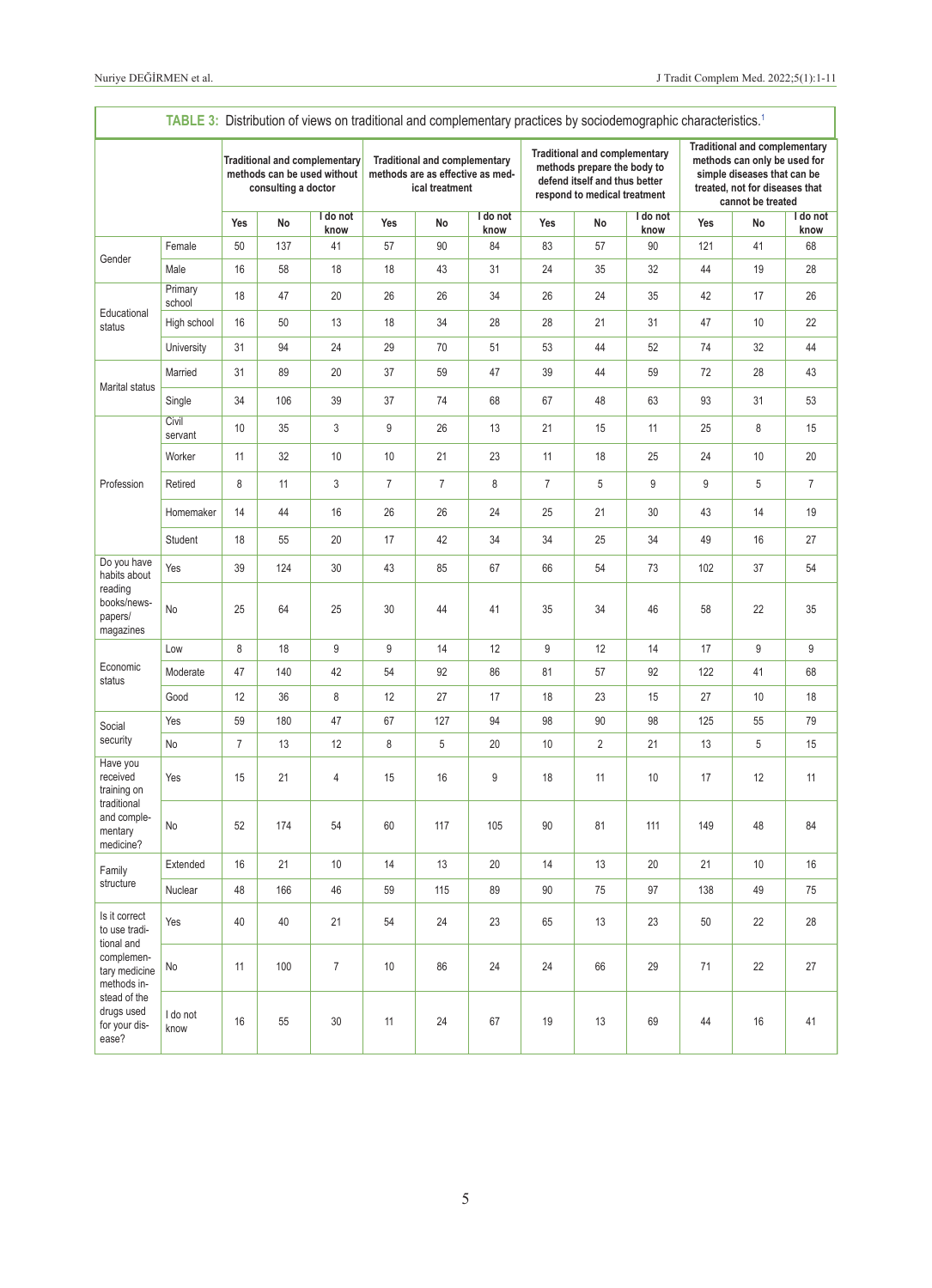<span id="page-5-0"></span>

|                                                                            | TABLE 4: Distribution of views on traditional and complementary practices by sociodemographic characteristics. <sup>2</sup> |                                                                                                                        |     |                  |     |                                                                             |                                           |                                                                                                           |    |                  |
|----------------------------------------------------------------------------|-----------------------------------------------------------------------------------------------------------------------------|------------------------------------------------------------------------------------------------------------------------|-----|------------------|-----|-----------------------------------------------------------------------------|-------------------------------------------|-----------------------------------------------------------------------------------------------------------|----|------------------|
|                                                                            |                                                                                                                             | Traditional and complementary methods<br>should only be used as a last resort where<br>medical treatment is inadequate |     |                  |     | before traditional and complementary<br>methods can be used therapeutically | More scientific evidence must be obtained | <b>Traditional and complementary</b><br>methods delay people from getting<br>the proper medical treatment |    |                  |
|                                                                            |                                                                                                                             | Yes                                                                                                                    | No  | I do not<br>know | Yes | No                                                                          | I do not know                             | Yes                                                                                                       | No | I do not<br>know |
|                                                                            | Female                                                                                                                      | 76                                                                                                                     | 90  | 63               | 162 | 21                                                                          | 43                                        | 97                                                                                                        | 60 | 68               |
| Gender                                                                     | Male                                                                                                                        | 34                                                                                                                     | 27  | 30               | 48  | 11                                                                          | 32                                        | 35                                                                                                        | 24 | 31               |
|                                                                            | Primary school                                                                                                              | 30                                                                                                                     | 25  | 28               | 43  | 11                                                                          | 29                                        | 34                                                                                                        | 25 | 22               |
| <b>Educational status</b>                                                  | High school                                                                                                                 | 24                                                                                                                     | 31  | 25               | 56  | 8                                                                           | 14                                        | 36                                                                                                        | 17 | 25               |
|                                                                            | University                                                                                                                  | 52                                                                                                                     | 59  | 39               | 109 | 13                                                                          | 27                                        | 60                                                                                                        | 41 | 49               |
| Marital status                                                             | Married                                                                                                                     | 55                                                                                                                     | 45  | 41               | 82  | 19                                                                          | 39                                        | 64                                                                                                        | 34 | 39               |
|                                                                            | Single                                                                                                                      | 55                                                                                                                     | 71  | 52               | 127 | 13                                                                          | 36                                        | 68                                                                                                        | 49 | 60               |
|                                                                            | Civil servant                                                                                                               | 17                                                                                                                     | 16  | 15               | 38  | $\overline{4}$                                                              | 6                                         | 23                                                                                                        | 10 | 15               |
|                                                                            | Worker                                                                                                                      | 15                                                                                                                     | 15  | 24               | 27  | 5                                                                           | 22                                        | 20                                                                                                        | 14 | 20               |
| Profession                                                                 | Retired                                                                                                                     | 9                                                                                                                      | 6   | $\,6\,$          | 10  | $\mathsf 3$                                                                 | 8                                         | 4                                                                                                         | 9  | $\overline{7}$   |
|                                                                            | Homemaker                                                                                                                   | 31                                                                                                                     | 28  | 15               | 48  | 8                                                                           | 17                                        | 38                                                                                                        | 17 | 16               |
|                                                                            | Student                                                                                                                     | 27                                                                                                                     | 41  | 25               | 64  | 10                                                                          | 17                                        | 34                                                                                                        | 25 | 33               |
| Do you have<br>habits about<br>reading books/<br>newspapers/<br>magazines? | Yes                                                                                                                         | 71                                                                                                                     | 71  | 50               | 136 | 18                                                                          | 36                                        | 76                                                                                                        | 51 | 63               |
|                                                                            | No                                                                                                                          | 37                                                                                                                     | 42  | 36               | 67  | 11                                                                          | 36                                        | 51                                                                                                        | 26 | 35               |
|                                                                            | Low                                                                                                                         | 6                                                                                                                      | 18  | 11               | 19  | $\overline{7}$                                                              | 9                                         | 11                                                                                                        | 15 | 8                |
| Economic<br>status                                                         | Moderate                                                                                                                    | 81                                                                                                                     | 76  | 72               | 151 | 19                                                                          | 57                                        | 99                                                                                                        | 52 | 75               |
|                                                                            | Good                                                                                                                        | 23                                                                                                                     | 23  | 10               | 41  | 5                                                                           | 9                                         | 23                                                                                                        | 16 | 16               |
| Social                                                                     | Yes                                                                                                                         | 99                                                                                                                     | 109 | 77               | 193 | 28                                                                          | 61                                        | 123                                                                                                       | 70 | 87               |
| security                                                                   | No                                                                                                                          | 10                                                                                                                     | 8   | 15               | 17  | $\overline{2}$                                                              | 14                                        | 10                                                                                                        | 12 | 11               |
| Have you<br>received training                                              | Yes                                                                                                                         | 12                                                                                                                     | 18  | 10               | 29  | 3                                                                           | 8                                         | 16                                                                                                        | 14 | 10               |
| on traditional and<br>complementary<br>medicine?                           | No                                                                                                                          | 98                                                                                                                     | 99  | 83               | 182 | 29                                                                          | 66                                        | 117                                                                                                       | 70 | 88               |
| Family                                                                     | Extended                                                                                                                    | 15                                                                                                                     | 14  | 18               | 24  | $\overline{2}$                                                              | 19                                        | 17                                                                                                        | 13 | 16               |
| structure                                                                  | Nuclear                                                                                                                     | 92                                                                                                                     | 97  | 72               | 179 | 28                                                                          | 53                                        | 112                                                                                                       | 67 | 78               |
| Is it correct to use<br>traditional and                                    | Yes                                                                                                                         | 34                                                                                                                     | 43  | 23               | 62  | 11                                                                          | 24                                        | 38                                                                                                        | 38 | 21               |
| complementary<br>medicine methods                                          | No                                                                                                                          | 46                                                                                                                     | 50  | 24               | 88  | 16                                                                          | 16                                        | 65                                                                                                        | 25 | 29               |
| instead of the<br>drugs used for<br>your disease?                          | I do not know                                                                                                               | 29                                                                                                                     | 24  | 47               | 61  | 5                                                                           | 34                                        | 30                                                                                                        | 21 | 48               |

"Traditional, complementary methods can only be used as a last option when medical treatment is insufficient" (p<0.05).

Among the participants, the view that traditional, complementary methods should not be used without consulting a doctor was more common among those with social security than those without social security. In addition, the view that traditional, complementary methods cannot be as effective as medical treatment is more common among those with social security than those without social security. It was also found that those with social security were more sen-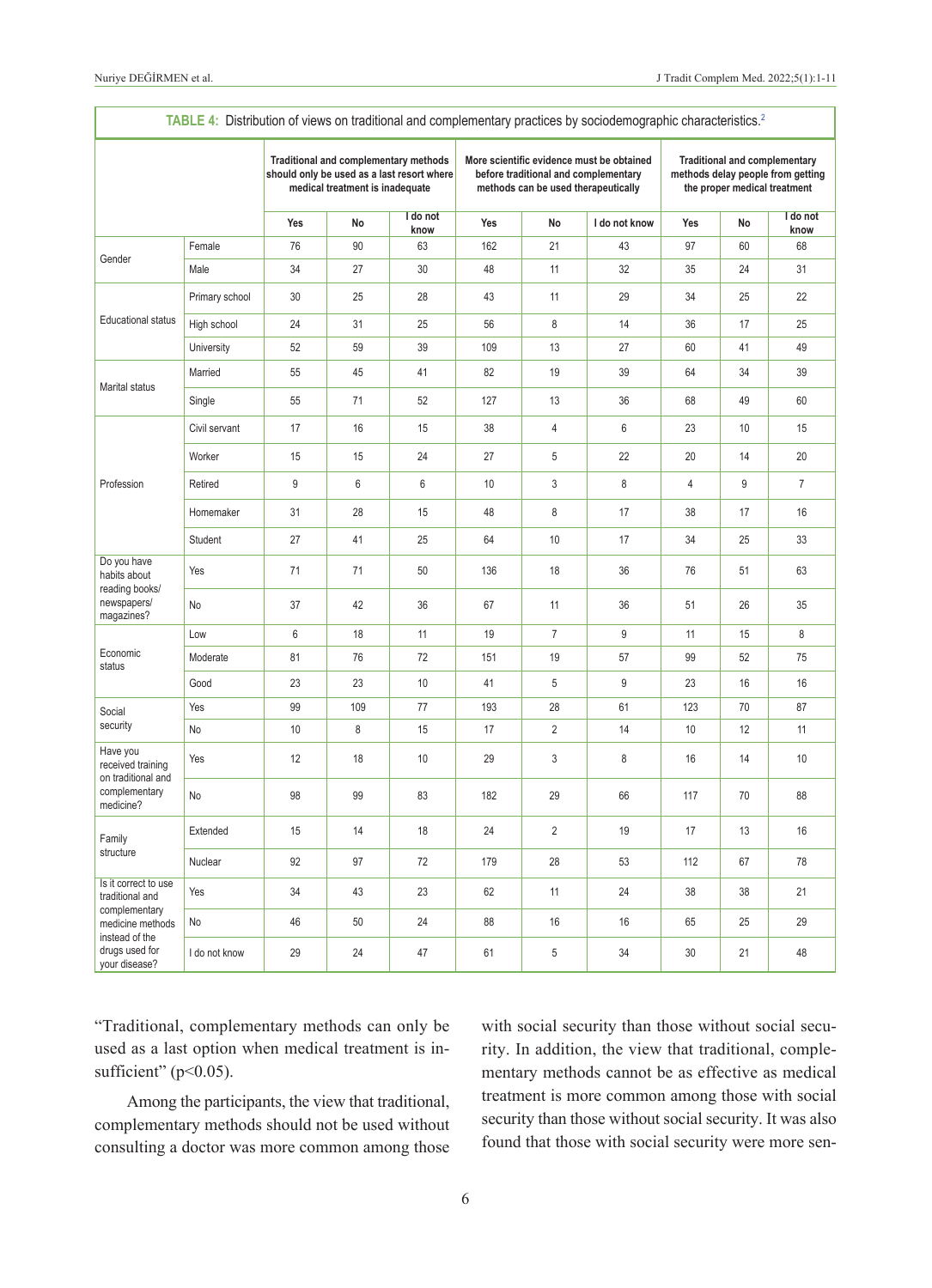| TABLE 5: Chi-square analysis results for views on traditional and complementary practices.                                        |                                                                                                      |                                                                                                       |                                                                                                                                                        |                                                                                                                                                 |                                                                                                                                      |                                                                                                                                                  |                                                                                                              |  |  |  |
|-----------------------------------------------------------------------------------------------------------------------------------|------------------------------------------------------------------------------------------------------|-------------------------------------------------------------------------------------------------------|--------------------------------------------------------------------------------------------------------------------------------------------------------|-------------------------------------------------------------------------------------------------------------------------------------------------|--------------------------------------------------------------------------------------------------------------------------------------|--------------------------------------------------------------------------------------------------------------------------------------------------|--------------------------------------------------------------------------------------------------------------|--|--|--|
|                                                                                                                                   | <b>Traditional and</b><br>complementary<br>practices can be<br>used without con-<br>sulting a doctor | <b>Traditional and</b><br>complementary<br>practices are as<br>effective as<br>medical treat-<br>ment | <b>Traditional and</b><br>complementary<br>practices pre-<br>pare the body to<br>defend itself and<br>thus better<br>respond to medi-<br>cal treatment | <b>Traditional and</b><br>complementary<br>practices are used for<br>simple curable<br>diseases and cannot<br>be used for incurable<br>diseases | <b>Traditional and</b><br>complementary<br>practices should be<br>used as a last resort<br>when medical treat-<br>ment is inadequate | <b>More scientific</b><br>evidence must be<br>obtained before<br>traditional and<br>complementary<br>practices can be<br>used<br>therapeutically | <b>Traditional and</b><br>complemen-<br>tary practices<br>delay getting<br>the right<br>medical<br>treatment |  |  |  |
| Gender                                                                                                                            | 0.658                                                                                                | 0.399                                                                                                 | $0.041*$                                                                                                                                               | 0.746                                                                                                                                           | 0.266                                                                                                                                | $0.004*$                                                                                                                                         | 0.727                                                                                                        |  |  |  |
| <b>Educational status</b>                                                                                                         | 0.652                                                                                                | 0.139                                                                                                 | 0.874                                                                                                                                                  | 0.487                                                                                                                                           | 0.545                                                                                                                                | $0.013*$                                                                                                                                         | 0.690                                                                                                        |  |  |  |
| Marital status                                                                                                                    | 0.221                                                                                                | 0.468                                                                                                 | 0.157                                                                                                                                                  | 0.879                                                                                                                                           | 0.237                                                                                                                                | $0.031*$                                                                                                                                         | 0.328                                                                                                        |  |  |  |
| Profession                                                                                                                        | 0.301                                                                                                | 0.141                                                                                                 | 0.300                                                                                                                                                  | 0.911                                                                                                                                           | 0.119                                                                                                                                | $0.031*$                                                                                                                                         | 0.145                                                                                                        |  |  |  |
| Do you have habits<br>about reading<br>books/<br>newspapers/<br>magazines?                                                        | 0.286                                                                                                | 0.598                                                                                                 | 0.793                                                                                                                                                  | 0.891                                                                                                                                           | 0.552                                                                                                                                | $0.038*$                                                                                                                                         | 0.620                                                                                                        |  |  |  |
| Economic status                                                                                                                   | 0.692                                                                                                | 0.813                                                                                                 | 0.107                                                                                                                                                  | 0.809                                                                                                                                           | $0.042*$                                                                                                                             | 0.133                                                                                                                                            | 0.131                                                                                                        |  |  |  |
| Social security                                                                                                                   | $0.010*$                                                                                             | $0.002*$                                                                                              | $0.001*$                                                                                                                                               | 0.104                                                                                                                                           | 0.074                                                                                                                                | $0.029*$                                                                                                                                         | 0.247                                                                                                        |  |  |  |
| Have you received<br>training on<br>traditional and<br>complementary<br>medicine?                                                 | $0.017*$                                                                                             | $0.047*$                                                                                              | 0.151                                                                                                                                                  | 0.139                                                                                                                                           | 0.496                                                                                                                                | 0.681                                                                                                                                            | 0.407                                                                                                        |  |  |  |
| Family structure                                                                                                                  | $0.026*$                                                                                             | 0.118                                                                                                 | 0.748                                                                                                                                                  | 0.598                                                                                                                                           | 0.318                                                                                                                                | $0.005*$                                                                                                                                         | 0.698                                                                                                        |  |  |  |
| Is it correct to use<br>traditional and<br>complementary<br>medicine methods<br>instead of the<br>drugs used for your<br>disease? | 0.000                                                                                                | 0.000                                                                                                 | 0.000                                                                                                                                                  | 0.043                                                                                                                                           | 0.000                                                                                                                                | 0.004                                                                                                                                            | 0.000                                                                                                        |  |  |  |

Note: The values in the table are the significant p value obtained from the chi-square test. **\***and bold: Indicates statistically significant values.

sitive to the idea that scientific evidence is needed for traditional, complementary methods compared to those without social security ( $p<0.05$ ).

A statistically significant relationship was found between the individuals' traditional and complementary medicine education status. And the statements "non-medical traditional and complementary methods can be used without consulting a doctor" and "non-medical traditional and complementary methods are as effective as a medical treatment" (p<0.05). It is more common for those who do not have traditional, complementary practice training to not use these practices without consulting a doctor, and those who do not have training on the subject are more likely to think that traditional practices are as effective as medical treatment.

A statistically significant relationship was found between the family structure of individuals, and the statement "Traditional and complementary methods <span id="page-6-0"></span>other than medicine can be used without consulting a  $doctor''(p<0.05)$ . It is more common for those living in a nuclear family than those living in an extended family that these methods should not be used without consulting a doctor.

A significant relationship was found between the statement "It is correct to use traditional and complementary medicine methods instead of the drugs used for your disease", and the statement "Traditional methods should not be used without consulting a doctor"  $(p<0.05)$ .

A significant relationship was found between the statement "It is correct to use traditional and complementary medicine methods instead of the drugs used for your disease" and the statement "Non-medical traditional methods are not as effective as a medical treatment" ( $p<0.05$ ).

A significant relationship was found between the statement "It is correct to use traditional and com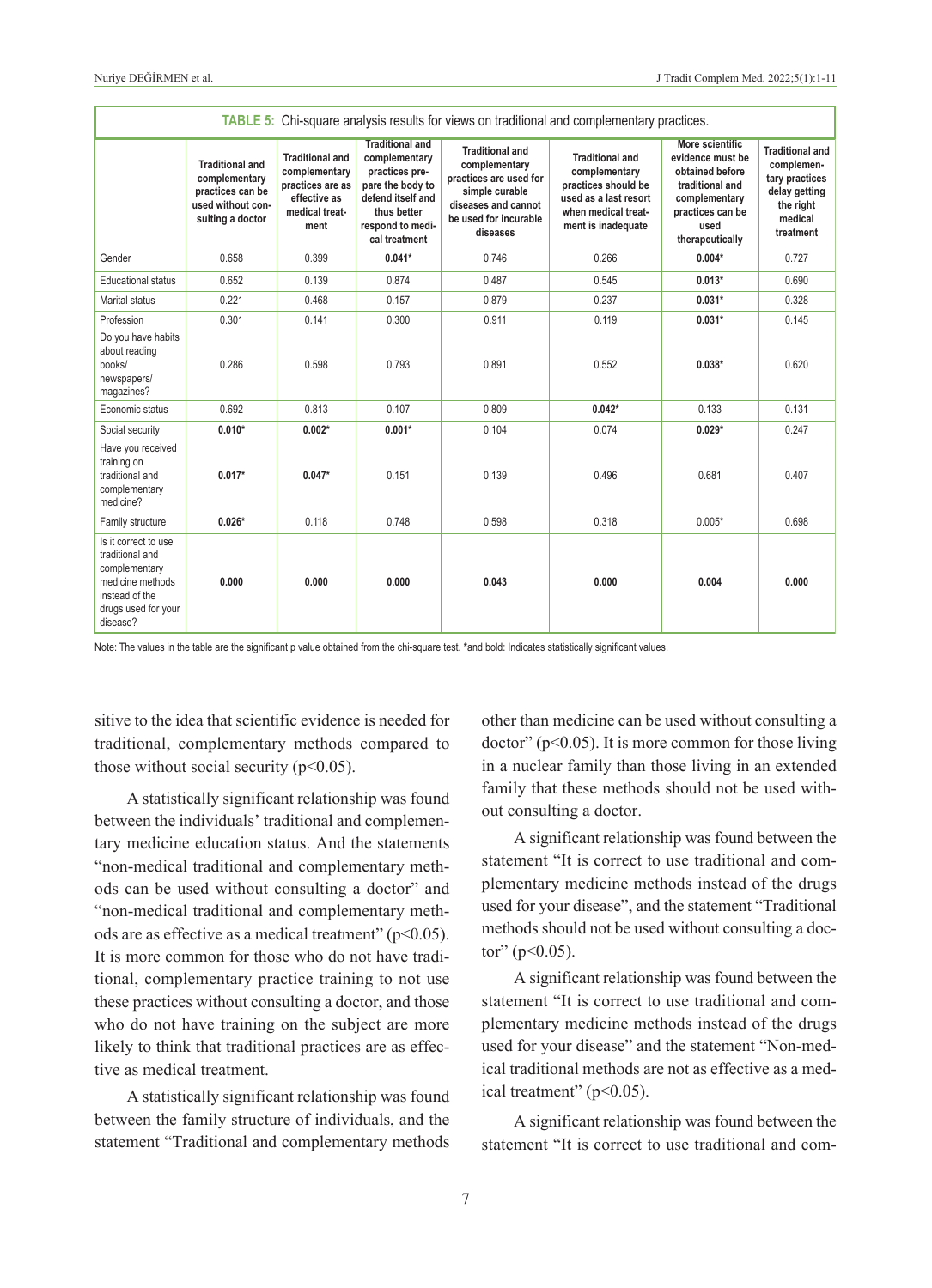plementary medicine methods instead of the drugs used for your disease" and the statement "More scientific evidence is needed"  $(p<0.05)$ .

A significant relationship was found between the statement "It is correct to use traditional and complementary medicine methods instead of the drugs used for your disease" and the statement "These methods delay people to receive the right treatment" ( $p<0.05$ ).

## **DISCUSSION**

In the present study, almost half of the participants believe that "Traditional non-medical complementary practices should not be used without consulting a doctor." In their 2012 study, Özyazicioğlu et al. found that 60-80% of those who used the traditional, complementary approach hid their practices from their doctors.<sup>8</sup> Belek, stated in his 2016 study that reasons such as inequalities in health services, poverty, and inability to access services create distrust in going to a doctor.<sup>9</sup> Thearle's 1998 study and Huang's 2010 study found that 60-80% of cancer patients hide from their doctors while using traditional methods.<sup>10,11</sup>

In the current study, the majority of the participants think that "Non-medical traditional, complementary practices are not as effective as a medical treatment." In Gürün's 2016 study, people stated that traditional, complementary practices were safer because they were natural[.12](#page-10-0) And individuals believed that traditional practices had fewer side effects. He also stated that people want to have a say in their own treatment, experience insecurity in the patient-doctor relationship, and fear the side effects of drugs. In Turkey, individuals prefer traditional, complementary methods for reasons such as chronic diseases and desperation in cancer.

In this study, to the question "Non-medical traditional, complementary practices prepare the body to defend itself so that medical treatment can be better responded to", more than half of the respondents answered saying no or did not know. In the Białoszewski study, it was stated that the rate of those who applied at least one herbal product in addition to using drugs was 20%[.13](#page-10-0) In Özyazicioğlu et al.'s study, 42.29% of mothers of children receiving treatment from the hospital stated that they used traditional,

complementary approaches.<sup>8</sup> The Turkish Medical Association reported in 2012 that approximately one

hundred thousand people died in the world annually due to traditional, complementary practices. Nur reported in her 2010 study that people think that using the plant and the drug together is more effective.<sup>14</sup>

In the study, more than half of the participants stated that traditional, complementary practices could be used for simple diseases that can be treated but not for diseases that cannot be cured. Thearle's 1998 study and Huang et al.'s 2010 study stated that 40- 60% of patients had tried and used traditional methods at least once.<sup>10,11</sup>

In the study, 66.4% of respondents think that scientific evidence is needed for traditional, complementary practices in the current study. Zuzak et al. reported that the countries with the highest frequency of use of traditional practices were Italy, Germany, Norway, England, and Turkey[.15](#page-10-0) In addition, he stated that these approaches are used by 36-87% in Turkey. In addition, Zuzak et al. reported that individuals apply traditional methods with their own cultural transfer without informing the physician.15 Wolf stated a lack of standard and reliable information on traditional products' definitions, names, and contents[.16](#page-10-0) Ulukol listed the reasons for evidence-based studies: To identify and disseminate useful and effective initiatives, prevent the use of ineffective or harmful approaches, and ensure that the health service provided is more effective and of high quality[.17](#page-10-0) Therefore, healthcare professionals need to find reliable scientific evidence.

In the present study, the majority of people say no to the statement "Traditional, complementary practices delay people's getting the right medical treatment" and say "I don't know". Unlike our findings, Tütüncü stated that the use of traditional, complementary products might delay medical treatment, and serious side effects may occur.<sup>5</sup> Ulukol said that individuals are moving away from modern treatment due to complementary practices.<sup>17</sup> In addition, Ulukol stated that individuals might experience a decrease in effect due to the interaction of cancer drugs with the traditional, complementary products they used and reported that they might suffer from increased side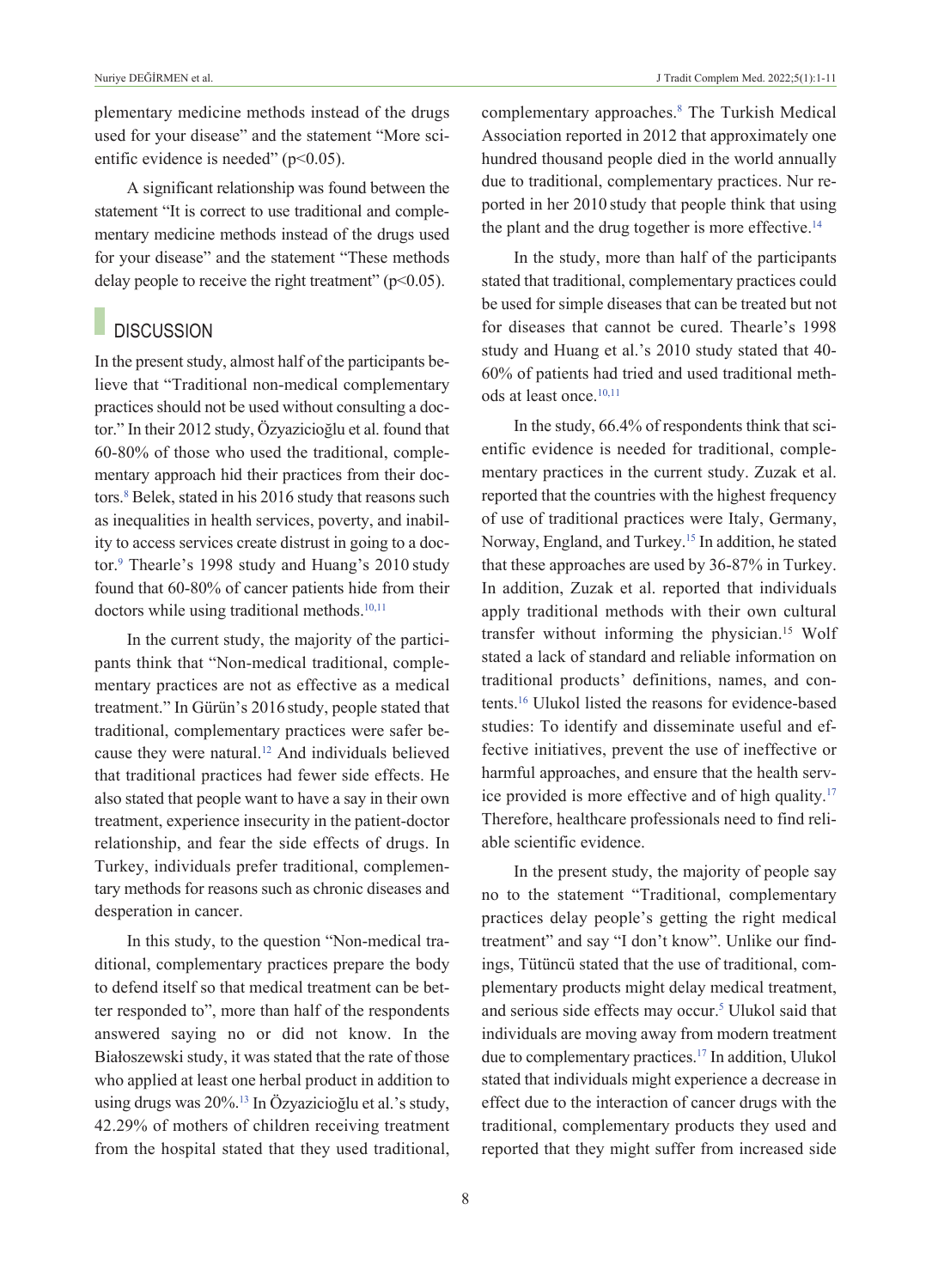effects and increased toxicity as a result of the use of drugs with traditional methods.<sup>17</sup>

In the study, women are more likely than men to use traditional, complementary methods without consulting a doctor. Also, women are more sensitive to the opinion that "Medical treatment may not be as effective as the treatment", and women also think that it can generally be used for simple diseases that can be treated, that medical treatment may not be the last option when it is insufficient, and more evidence is needed. Similar to this study, Kav reported that more women use traditional methods.<sup>18</sup> Unlike this study, Sağkal Midilli et al. reported in their 2013 study that there was no difference between knowing traditional methods according to gender.<sup>19</sup>

In this study, as the level of education increases, the number of people who say that scientific evidence is needed in traditional, complementary practices also increases. Akyürek et al. reported that as the level of education decreases, the rate of using traditional practices increases.<sup>20</sup> Sağkal Midilli et al. reported in their 2013 study that there was no difference between knowing traditional methods according to education level.<sup>19</sup>

In the current study, unmarried individuals were found to be more sensitive to the need for scientific evidence to use traditional methods than married ones. In a 2012 study by Çöl Araz et al., 71.1% of individuals stated that scientific evidence is needed in using these methods.<sup>21</sup> In Çetin's study, no difference was found between sociodemographic characteristics and using traditional methods[.22](#page-10-0)

In the present study, it was observed that the students' view that "more scientific evidence should be obtained before using traditional, complementary methods" was more common than other groups. In their 2019 study, Ayraler et al. reported that the rate of people who view traditional, complementary methods negatively is 11.4%[.23](#page-10-0) İlhan et al. reported in their 2019 study that the rate of individuals who do not use traditional, complementary practices is 71.20%[.24](#page-10-0) And they stated that the rate of those who say that traditional practices are not beneficial is 4.20%. In Aktaş's study, it was reported that the average score of the students' attitude scale towards complementary medicine was  $31.38\pm4.40$ , moderate.<sup>25</sup>

In the study, individuals with a reading habit were found to be more sensitive to the notion that scientific evidence is required for traditional, complementary methods than those who do not. In Solmaz's study, it was determined that 20% of male students read for 30 minutes a day, and 8.7% of girls read for 30 minutes a day[.26](#page-10-0)

In the study, the idea that "traditional, complementary practices can be used as a last option" is more common in individuals with moderate economic status. Akyürek et al., stated that there is a relationship between the low economic level of individuals and the use of traditional, complementary methods[.20](#page-10-0) In Aktaş's 2017 study, it was reported that there was no relationship between the financial status of individuals and their traditional, complementary method attitude scores<sup>25</sup>

In the study, the view that "traditional methods should not be used without consulting a doctor" was found to be more common among individuals with social security. Again, the idea that "traditional practices are not as effective as a medical treatment" was found more common in those with social security. Those with social security were more sensitive to the idea that scientific evidence is needed for traditional methods. Akyürek et al. reported in their 2005 study that those with low socio-economic status used traditional methods more.<sup>20</sup> In their 2013 study, Sağkal Midilli et al. reported that those with social security know more about traditional methods.<sup>19</sup>

Akbulut and Bayramoglu et al. reported that rural areas use traditional practices more.<sup>27</sup> Somer and Lutz emphasized that with the 2014 Regulation on Traditional and Complementary Medicine Practices in Turkey, physicians who will perform these practices must have received certified training[.28](#page-10-0) However, it is discussed in the literature whether it is mandatory to carry out the practices included in the regulation from an ethical point of view or not. In the present study, it was found that those who did not receive traditional practice training were more sensitive to the fact that conventional practices should not be used without consulting a doctor. Those who did not receive training on the subject were found to be highly sensitive to the idea that "traditional methods are not as effective as a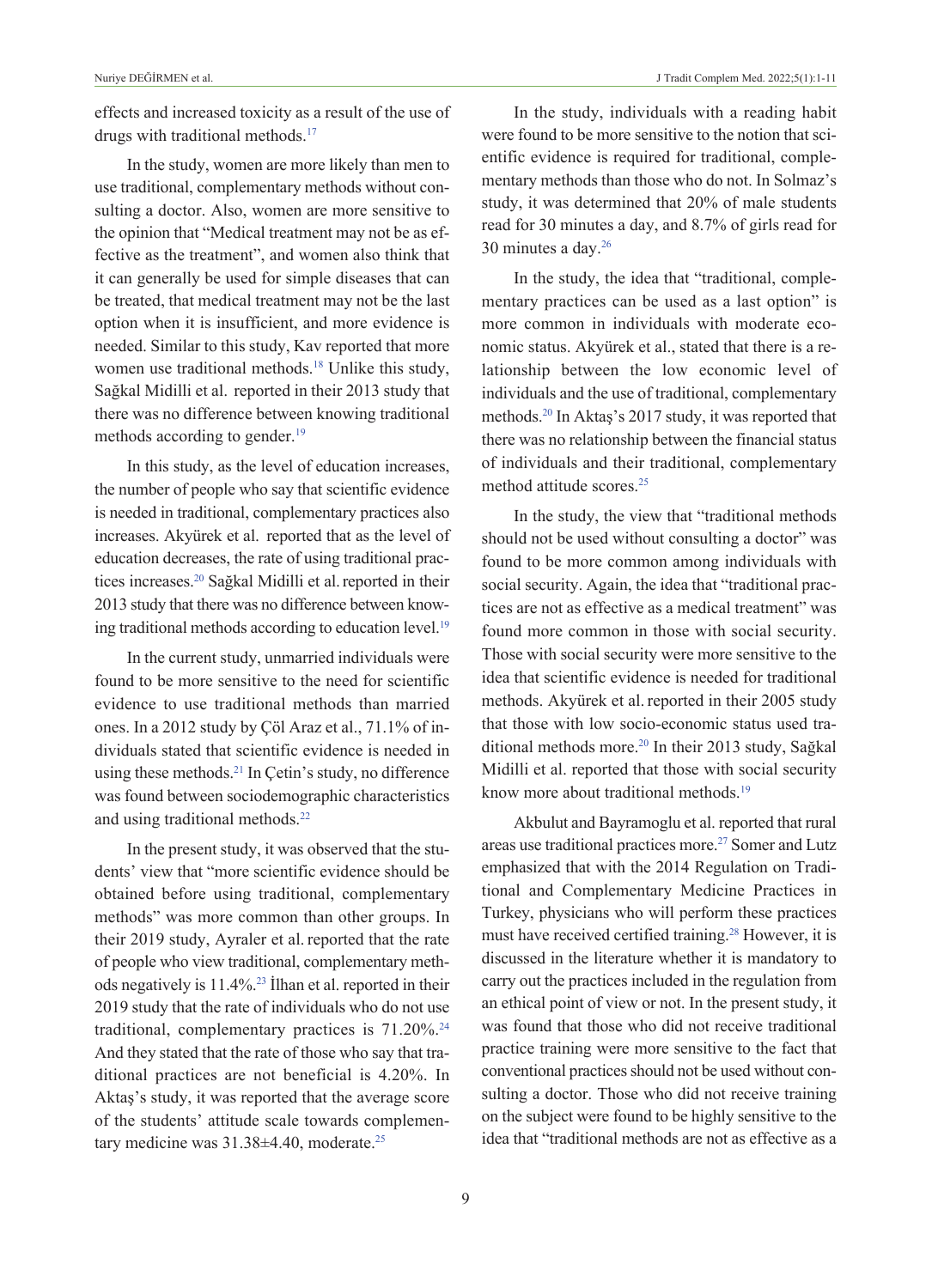medical treatment". They expressed the suggestion of providing the opportunity to make applications.

In the study, individuals in nuclear families are more likely to think that "traditional methods should not be used without consulting a doctor" than extended families. In the 2020 study of Gürsoy et al., they stated that the majority of those who know traditional practices are in the traditional family structure.<sup>29</sup>

In the study, it was found that the opinion that traditional methods should not be used without consulting a doctor was more common among the participants who thought that the use of traditional applications was incorrect. Also, it was found that the thought that traditional methods are not as effective as medical treatment was more common among the participants who thought that the use of traditional applications was not correct. What is more, in the present study, it was found that participants who believe that the use of traditional practices is not correct are more sensitive to the idea that scientific evidence is needed. Doğru and Şahbaz, stated that they had come a long way in their 2019 studies with the regulation on traditional practices[.30](#page-10-0) However, they stated that a common terminology on the subject should be developed. They reported that traditional applications should be studied to be reliable. They suggested that effective service delivery should be ensured. They emphasized that the deficiencies related to the subject should be eliminated. They advocated the establishment of quality standards. They suggested efficient and safe use of resources. Also, they expressed the creation of awareness in society. They recommended the creation of guidelines. They stated that access to the service should be facilitated. In addition to these, they emphasized the need to increase scientific evidence.

#### LIMITATION OF THE STuDY

One of the greatest limitations of this study is that the subjects consisted of one area and limited participant in Turkey. Therefore, it is not possible to generalize its results to other groups throughout the country.

## **CONCLUSION**

According to the study results, it was found that family structure is important in traditional practices. It has emerged that the people living in the extended families should be made aware of the issue. The importance of receiving traditional method education has emerged. It has emerged that awareness of the case should be created among those who do not have social security. Those with middle incomes reported that they consider traditional practices as a last option. Supporting those in need related to the subject according to their income level has come to the fore. Individuals who do not have the habit of reading have been found insensitive to the need for evidence for their traditional practices, and the importance of reading habit has emerged. Students were found to be the group that stated the most evidence requirement, and in this context, training on the subject-specific to the needs of individuals in each profession and education group can be recommended. In addition, as a result of this study, unmarried individuals reported a need for scientific evidence on the subject. According to this result, it has been seen that there is a need for planning to raise awareness in married individuals. As a result of the study, as the level of education increases, the number of those who say that scientific evidence is needed in traditional practices is also higher. The importance of education has emerged. It can be recommended to integrate the training on the subject into formal education programs. It has been concluded that women have more sensitive and accurate information about traditional methods, and the importance of raising the awareness of men about traditional practices has emerged. It has been concluded that multidisciplinary fields should handle the issue carefully, raise awareness in all sectors of society, and teach the right information.

#### *Source of Finance*

*During this study, no financial or spiritual support was received neither from any pharmaceutical company that has a direct connection with the research subject, nor from a company that provides or produces medical instruments and materials which may negatively affect the evaluation process of this study.* 

#### *Conflict of Interest*

*No conflicts of interest between the authors and / or family members of the scientific and medical committee members or members of the potential conflicts of interest, counseling, expertise, working conditions, share holding and similar situations in any firm.* 

#### *Authorship Contributions*

*All authors contributed equally while this study preparing.*